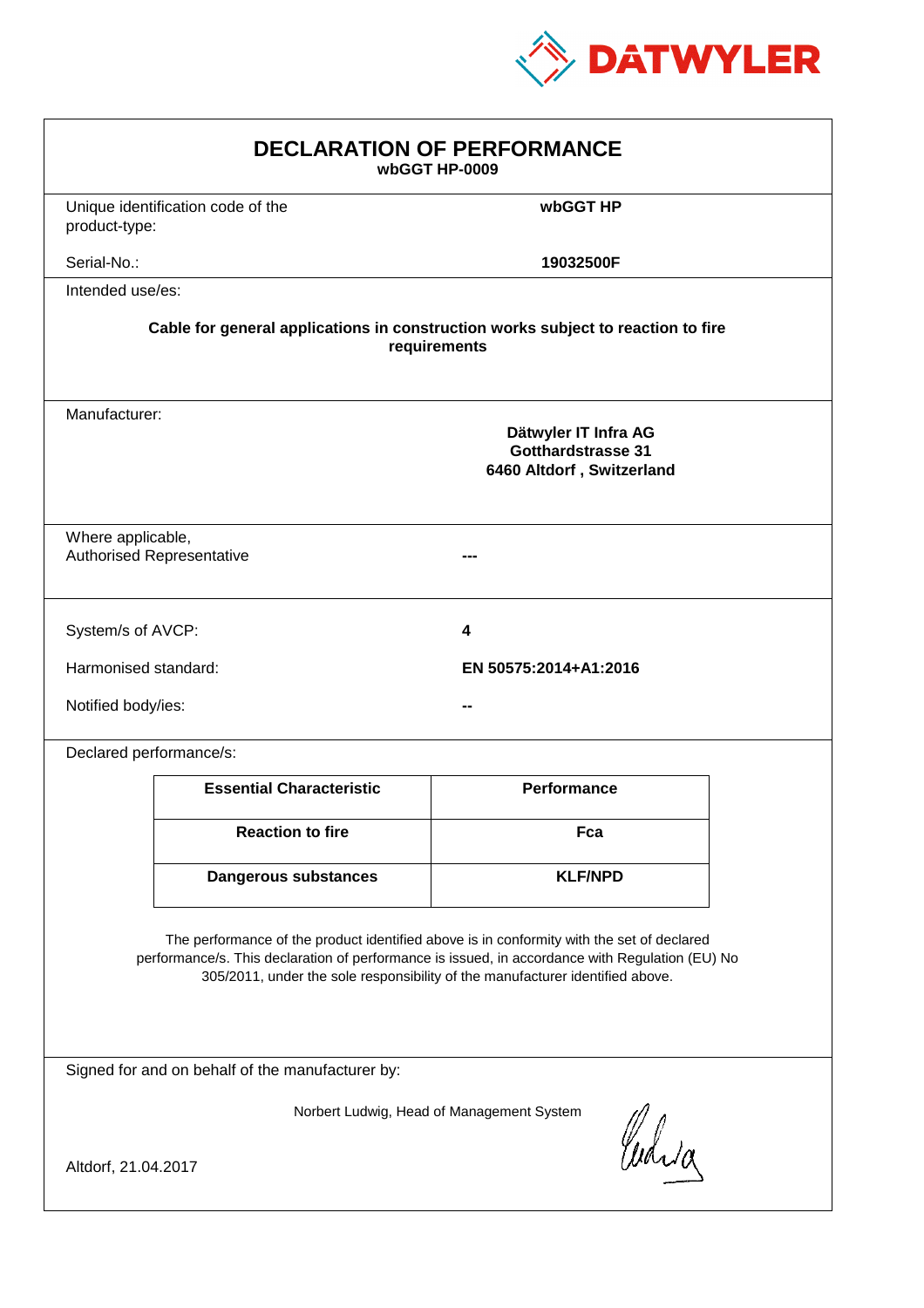

| LEISTUNGSERKLÄRUNG<br>wbGGT HP-0009                                                                                                                                                                                                                        |                                                                                |                                     |  |
|------------------------------------------------------------------------------------------------------------------------------------------------------------------------------------------------------------------------------------------------------------|--------------------------------------------------------------------------------|-------------------------------------|--|
|                                                                                                                                                                                                                                                            | Eindeutiger Kenncode des Produkttyps:                                          | wbGGT HP                            |  |
| Serien-Nr.:                                                                                                                                                                                                                                                |                                                                                | 19032500F                           |  |
| Verwendungszweck(e):                                                                                                                                                                                                                                       |                                                                                |                                     |  |
|                                                                                                                                                                                                                                                            | Kabel/Leitung für allgemeine Anwendungen in Bauwerken in Bezug auf die         | Anforderungen an das Brandverhalten |  |
| Hersteller:                                                                                                                                                                                                                                                | Dätwyler IT Infra AG<br><b>Gotthardstrasse 31</b><br>6460 Altdorf, Switzerland |                                     |  |
|                                                                                                                                                                                                                                                            | Wo anwendbar, Bevollmächtigter:                                                |                                     |  |
| Leistungsbeständigkeit:                                                                                                                                                                                                                                    | System(e) zur Bewertung und Überprüfung der                                    | 4                                   |  |
|                                                                                                                                                                                                                                                            | Harmonisierte Norm:<br>EN 50575:2014+A1:2016                                   |                                     |  |
|                                                                                                                                                                                                                                                            | Notifizierte Stelle(n):                                                        |                                     |  |
| Erklärte Leistung(en):                                                                                                                                                                                                                                     |                                                                                |                                     |  |
|                                                                                                                                                                                                                                                            | <b>Wesentliche Merkmale</b>                                                    | Leistung                            |  |
|                                                                                                                                                                                                                                                            | <b>Brandverhalten</b>                                                          | Fca                                 |  |
|                                                                                                                                                                                                                                                            | Gefährliche Stoffe                                                             | <b>KLF/NPD</b>                      |  |
| Die Leistung des vorstehenden Produkts entspricht der erklärten Leistung/den erklärten<br>Leistungen. Für die Erstellung der Leistungserklärung im Einklang mit der Verordnung (EU) Nr.<br>305/2011 ist allein der obengenannte Hersteller verantwortlich. |                                                                                |                                     |  |
| Unterzeichnet für den Hersteller und im Namen des Herstellers von:                                                                                                                                                                                         |                                                                                |                                     |  |
| Norbert Ludwig, Head of Management System<br>Curia                                                                                                                                                                                                         |                                                                                |                                     |  |
| Altdorf, 21.04.2017                                                                                                                                                                                                                                        |                                                                                |                                     |  |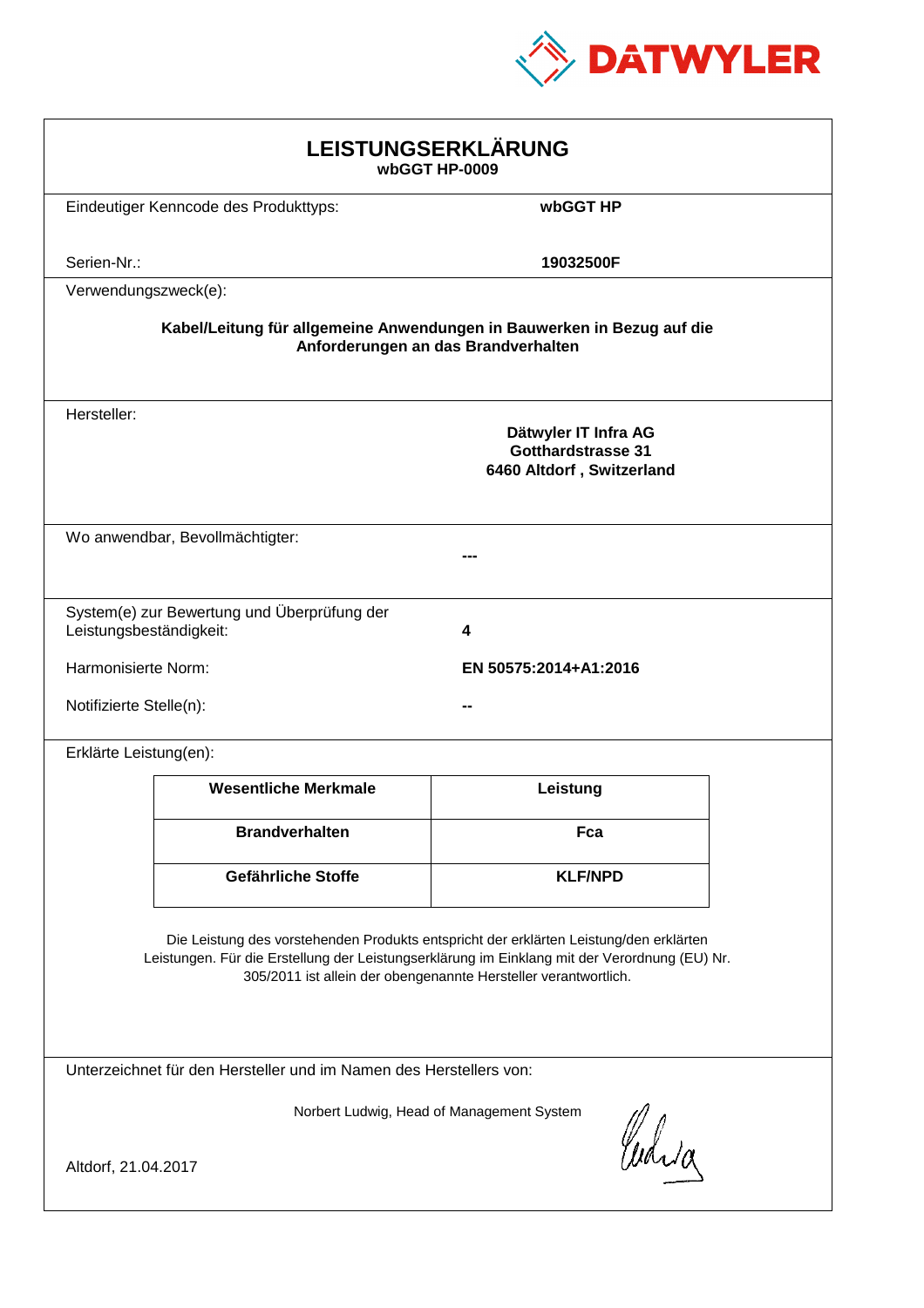

| <b>PRESTATIEVERKLARING</b><br>wbGGT HP-0009                                                                                                                                                                                                                                 |                                                                         |                                                                                |  |  |
|-----------------------------------------------------------------------------------------------------------------------------------------------------------------------------------------------------------------------------------------------------------------------------|-------------------------------------------------------------------------|--------------------------------------------------------------------------------|--|--|
| producttype:                                                                                                                                                                                                                                                                | Unieke identificatiecode van het                                        | wbGGT HP                                                                       |  |  |
| Serienr.:                                                                                                                                                                                                                                                                   |                                                                         | 19032500F                                                                      |  |  |
| Beoogd(e) gebruik(en):                                                                                                                                                                                                                                                      |                                                                         |                                                                                |  |  |
| Kabels voor algemene toepassingen in bouwwerken die onder<br>voorschriften inzake materiaalgedrag bij brand vallen                                                                                                                                                          |                                                                         |                                                                                |  |  |
| Fabrikant:                                                                                                                                                                                                                                                                  |                                                                         | Dätwyler IT Infra AG<br><b>Gotthardstrasse 31</b><br>6460 Altdorf, Switzerland |  |  |
|                                                                                                                                                                                                                                                                             | indien van toepassing, Gemachtigde:                                     |                                                                                |  |  |
| prestatiebestendigheid:<br>Geharmoniseerde norm:<br>Aangemelde instantie(s):                                                                                                                                                                                                | Het systeem of de systemen voor de<br>beoordeling en verificatie van de | 4<br>EN 50575:2014+A1:2016                                                     |  |  |
| Aangegeven prestatie(s)                                                                                                                                                                                                                                                     |                                                                         |                                                                                |  |  |
|                                                                                                                                                                                                                                                                             | Essentiële kenmerken                                                    | <b>Prestatie</b>                                                               |  |  |
|                                                                                                                                                                                                                                                                             | <b>Brandreactie</b>                                                     | Fca                                                                            |  |  |
|                                                                                                                                                                                                                                                                             | Gevaarlijke stoffen                                                     | <b>KLF/NPD</b>                                                                 |  |  |
| De prestaties van het hierboven omschreven product zijn conform de aangegeven prestaties. Deze<br>prestatieverklaring wordt in overeenstemming met Verordening (EU) nr. 305/2011 onder de exclusieve<br>verantwoordelijkheid van de hierboven vermelde fabrikant verstrekt. |                                                                         |                                                                                |  |  |
| Ondertekend voor en namens de fabrikant door:                                                                                                                                                                                                                               |                                                                         |                                                                                |  |  |
| Norbert Ludwig, Head of Management System<br>Curia<br>Altdorf, 21.04.2017                                                                                                                                                                                                   |                                                                         |                                                                                |  |  |
|                                                                                                                                                                                                                                                                             |                                                                         |                                                                                |  |  |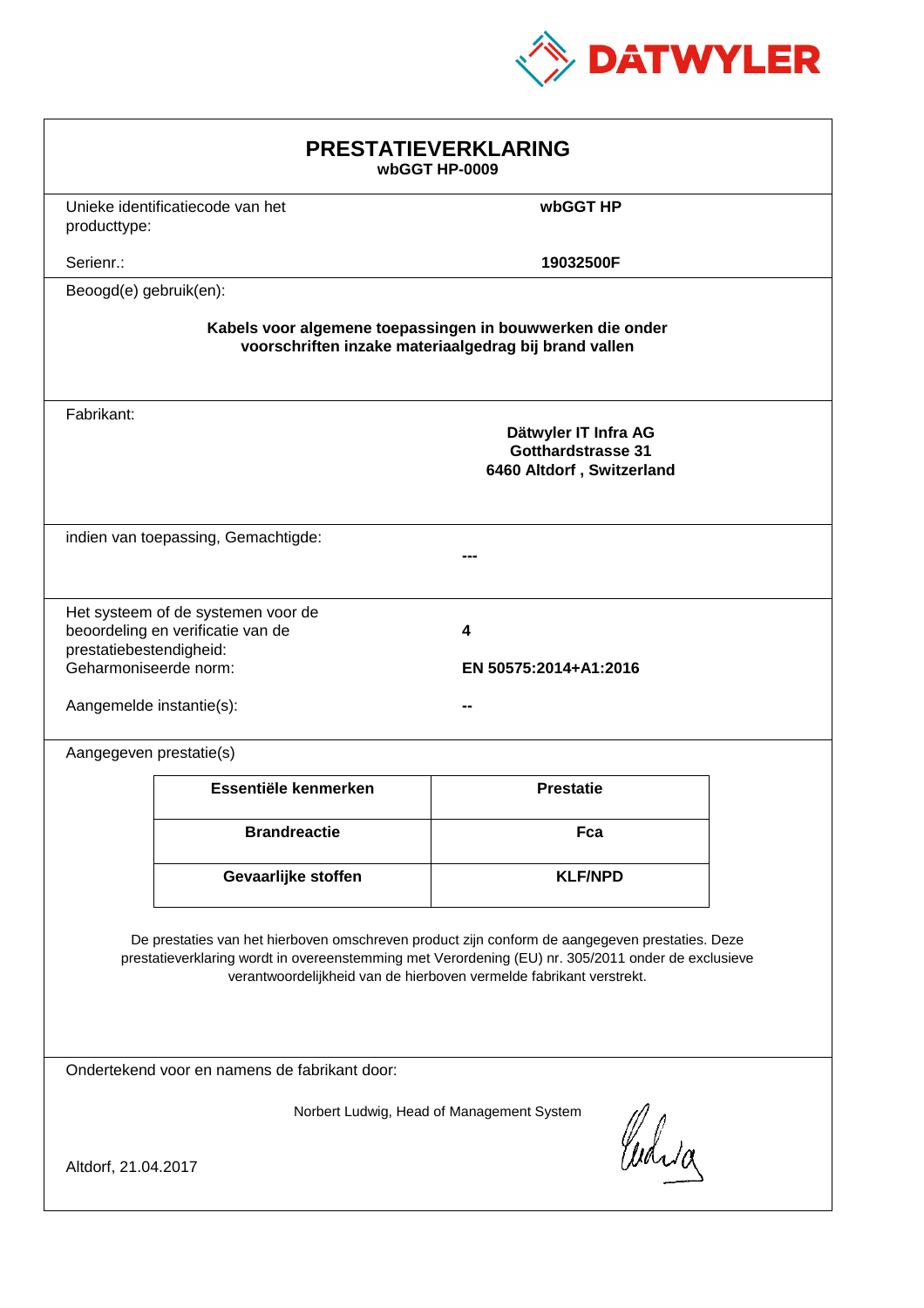

| DÉCLARATION DES PERFORMANCES<br>wbGGT HP-0009                                                                                                                                                                                                                    |                                                                                                                |                                                                                |  |  |
|------------------------------------------------------------------------------------------------------------------------------------------------------------------------------------------------------------------------------------------------------------------|----------------------------------------------------------------------------------------------------------------|--------------------------------------------------------------------------------|--|--|
| produit type:                                                                                                                                                                                                                                                    | Code d'identification unique du                                                                                | wbGGT HP                                                                       |  |  |
| Numéro de série:                                                                                                                                                                                                                                                 |                                                                                                                | 19032500F                                                                      |  |  |
| Usage(s) prévu(s):                                                                                                                                                                                                                                               |                                                                                                                |                                                                                |  |  |
|                                                                                                                                                                                                                                                                  | Câble pour applications générales dans les ouvrages de construction soumis<br>aux exigences de réaction au feu |                                                                                |  |  |
| Fabricant:                                                                                                                                                                                                                                                       |                                                                                                                | Dätwyler IT Infra AG<br><b>Gotthardstrasse 31</b><br>6460 Altdorf, Switzerland |  |  |
|                                                                                                                                                                                                                                                                  | Le cas échéant, Mandataire                                                                                     |                                                                                |  |  |
| performances:<br>Norme harmonisée:<br>Organisme(s) notifié(s):                                                                                                                                                                                                   | Système(s) d'évaluation et de<br>vérification de la constance des                                              | 4<br>EN 50575:2014+A1:2016                                                     |  |  |
|                                                                                                                                                                                                                                                                  | Performance(s) déclarée(s):                                                                                    |                                                                                |  |  |
|                                                                                                                                                                                                                                                                  | Caractéristique essentielle                                                                                    | Performance                                                                    |  |  |
|                                                                                                                                                                                                                                                                  | Réaction au feu                                                                                                | Fca                                                                            |  |  |
|                                                                                                                                                                                                                                                                  | <b>Substances dangereuses</b>                                                                                  | <b>KLF/NPD</b>                                                                 |  |  |
| Les performances du produit identifié ci-dessus sont conformes aux performances déclarées.<br>Conformément au règlement (UE) no 305/2011, la présente déclaration des performances est<br>établie sous la seule responsabilité du fabricant mentionné ci-dessus. |                                                                                                                |                                                                                |  |  |
|                                                                                                                                                                                                                                                                  | Signé pour le fabricant et en son nom par:                                                                     |                                                                                |  |  |
| Norbert Ludwig, Head of Management System<br>Curia<br>Altdorf, 21.04.2017                                                                                                                                                                                        |                                                                                                                |                                                                                |  |  |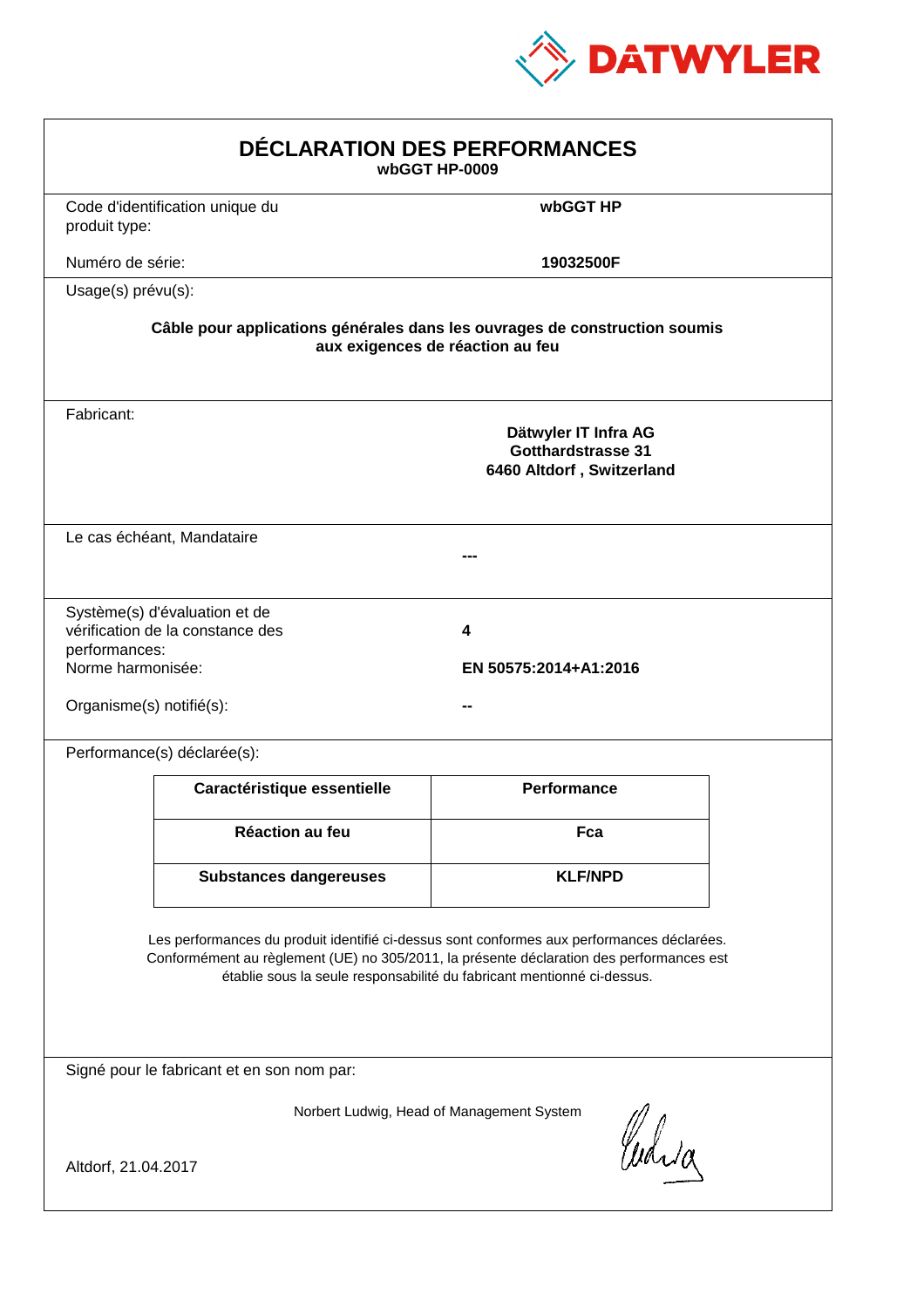

| <b>DECLARACIÓN DE PRESTACIONES</b><br>wbGGT HP-0009                                                                                                                                                                                                                                            |                                                                                |                     |  |  |
|------------------------------------------------------------------------------------------------------------------------------------------------------------------------------------------------------------------------------------------------------------------------------------------------|--------------------------------------------------------------------------------|---------------------|--|--|
| producto tipo:                                                                                                                                                                                                                                                                                 | Código de identificación única del                                             | wbGGT HP            |  |  |
| Número de serie:                                                                                                                                                                                                                                                                               |                                                                                | 19032500F           |  |  |
| Usos previstos:                                                                                                                                                                                                                                                                                |                                                                                |                     |  |  |
| Cable sujeto a requisitos de reacción al fuego para aplicaciones generales en obras<br>de construcción                                                                                                                                                                                         |                                                                                |                     |  |  |
| Fabricante:                                                                                                                                                                                                                                                                                    | Dätwyler IT Infra AG<br><b>Gotthardstrasse 31</b><br>6460 Altdorf, Switzerland |                     |  |  |
|                                                                                                                                                                                                                                                                                                | En su caso, Representante autorizado:                                          |                     |  |  |
| Sistemas de evaluación y verificación<br>de la constancia de las prestaciones<br>4<br>$(EVCP)$ :<br>Norma armonizada:<br>EN 50575:2014+A1:2016<br>Organismos notificados:                                                                                                                      |                                                                                |                     |  |  |
| Prestaciones declaradas:                                                                                                                                                                                                                                                                       |                                                                                |                     |  |  |
|                                                                                                                                                                                                                                                                                                | Característica esencial                                                        | <b>Prestaciones</b> |  |  |
|                                                                                                                                                                                                                                                                                                | Reacción al fuego                                                              | Fca                 |  |  |
|                                                                                                                                                                                                                                                                                                | Sustancias peligrosas                                                          | <b>KLF/NPD</b>      |  |  |
| Las prestaciones del producto identificado anteriormente son conformes con el conjunto de<br>prestaciones declaradas. La presente declaración de prestaciones se emite, de conformidad con<br>el Reglamento (UE) nº 305/2011, bajo la sola responsabilidad del fabricante arriba identificado. |                                                                                |                     |  |  |
| Firmado por y en nombre del fabricante por:                                                                                                                                                                                                                                                    |                                                                                |                     |  |  |
| Norbert Ludwig, Head of Management System<br>Curia<br>Altdorf, 21.04.2017                                                                                                                                                                                                                      |                                                                                |                     |  |  |
|                                                                                                                                                                                                                                                                                                |                                                                                |                     |  |  |